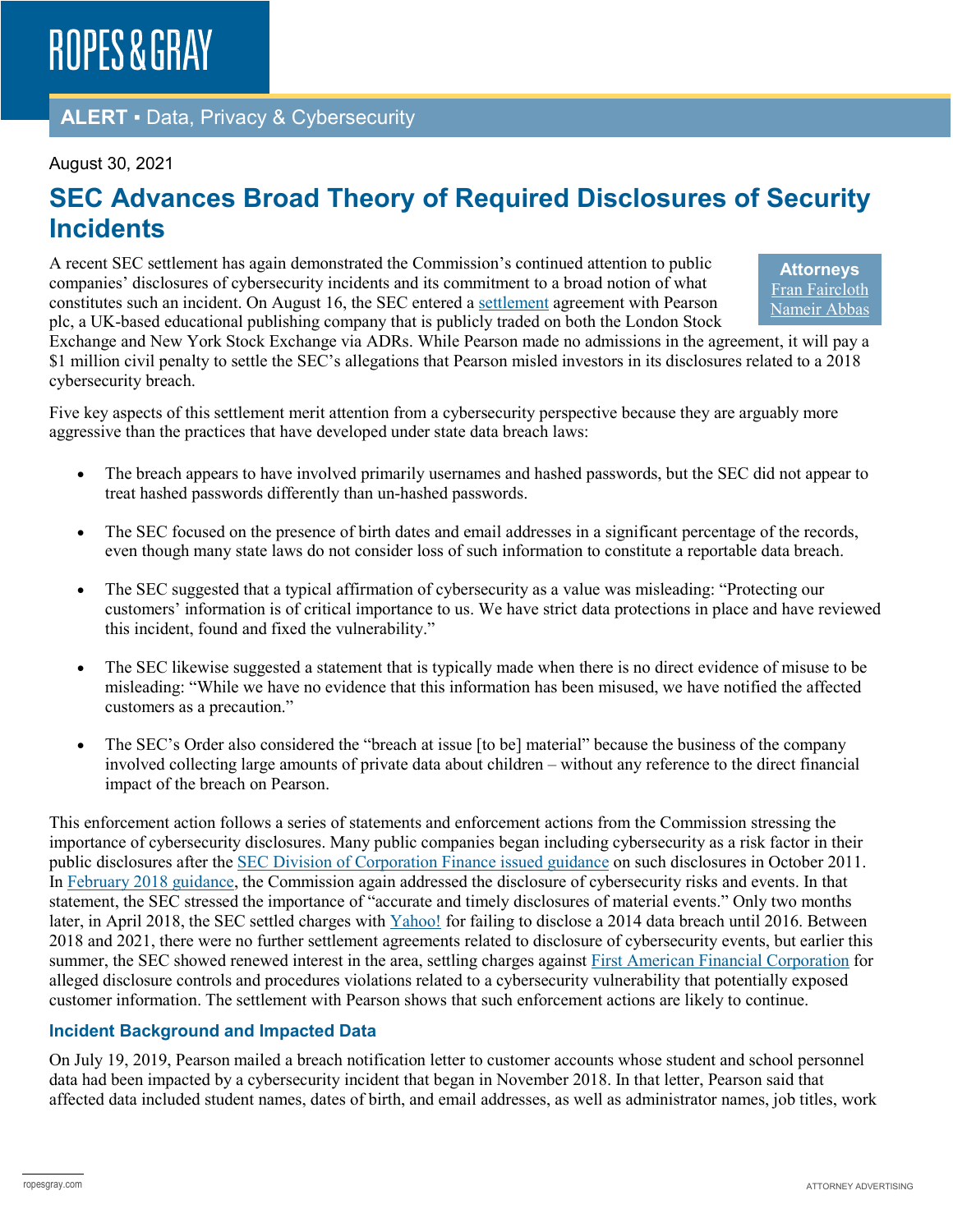## **ROPES & GRAY**

## **ALERT** ▪ Page 2

emails, and work addresses. On July 31, 2019, after being contacted by media, Pearson posted a [public statement](https://www.pearson.com/news-and-research/announcements/2019/07/pearson-customer-notification.html) to its website, which said that "exposed data was isolated to first name, last name, and in some instances may include date of birth and/or email address." The day after Pearson's online statement about the incident, its NYSE stock price declined by 3.3% (although the broader markets were down roughly 1% that day as well).

According to the settlement, the cyber-intrusion that Pearson experienced in 2018 involved the theft of "several million" rows of student and school personnel data, across approximately 13,000 customer accounts in the United States. The intrusion exploited an unpatched vulnerability on a server relating to a Pearson product called AIMSweb 1.0, used to track and enter student academic performance details (a new version of the product called AIMSweb Plus was not affected). The settlement alleges that Pearson received notice of a patch for the vulnerability in question months prior to the intrusion but failed to implement the patch until afterward.

In addition, the settlement alleges that school personnel usernames and hashed passwords for the product were also affected by the incident, which was not disclosed in the notification letter or in the statement on Pearson's website.

### **Disclosures and Public Statements**

On its Form 6-K published on July 26, 2019, which covered the first six months of 2019, Pearson did not mention the incident, instead issuing only the same general, *hypothetical* risk statement that it had issued on prior Forms 6-K: "[r]isk of a data privacy incident or other failure to comply with data privacy regulations and standards and/or a weakness in information security, including a failure to prevent or detect a malicious attack on our systems, *could* result in a major data privacy or confidentiality breach causing damage to the customer experience and our reputational damage, a breach of regulations and financial loss" (emphasis added). Only five days later, on July 31, Pearson posted its online statement about the incident, prompting a drop in stock prices.

The SEC said that Pearson's general statement was insufficient to disclose that an actual breach had occurred. According to the settlement, Pearson failed to consider how that breach could have a material impact on its business that needed to be disclosed in its Form 6-K—especially given Pearson's recognition that it stored of "large volumes of personally identifiable information," including information about children. The settlement stated that a failure of Pearson's procedures led to the inadequate disclosures because the SEC considered the breach to be "material."

The SEC also took issue with alleged failures to

- Mention the loss of usernames and hashed passwords, in part because the hash at issue was an older and alleged unreliable hash algorithm. This is particularly noteworthy because many entities treat hashed data as equivalent to encrypted data (whose loss need not be disclosed), and the state laws with that exemption have generally not specified a particular strength for encryption or hashing methods.
- Mention that birth dates and email addresses were taken even though they were taken for certain records.
- Temper the general statement: "Protecting our customers' information is of critical importance to us. We have strict data protections in place and have reviewed this incident, found and fixed the vulnerability."
- To note circumstantial evidence of misuse based on the identity of the attacker, even though there was no direct evidence of misuse.
- Consider the breach to be "material" given that the company's business involved collecting large amounts of private data about children.

#### **Takeaways**